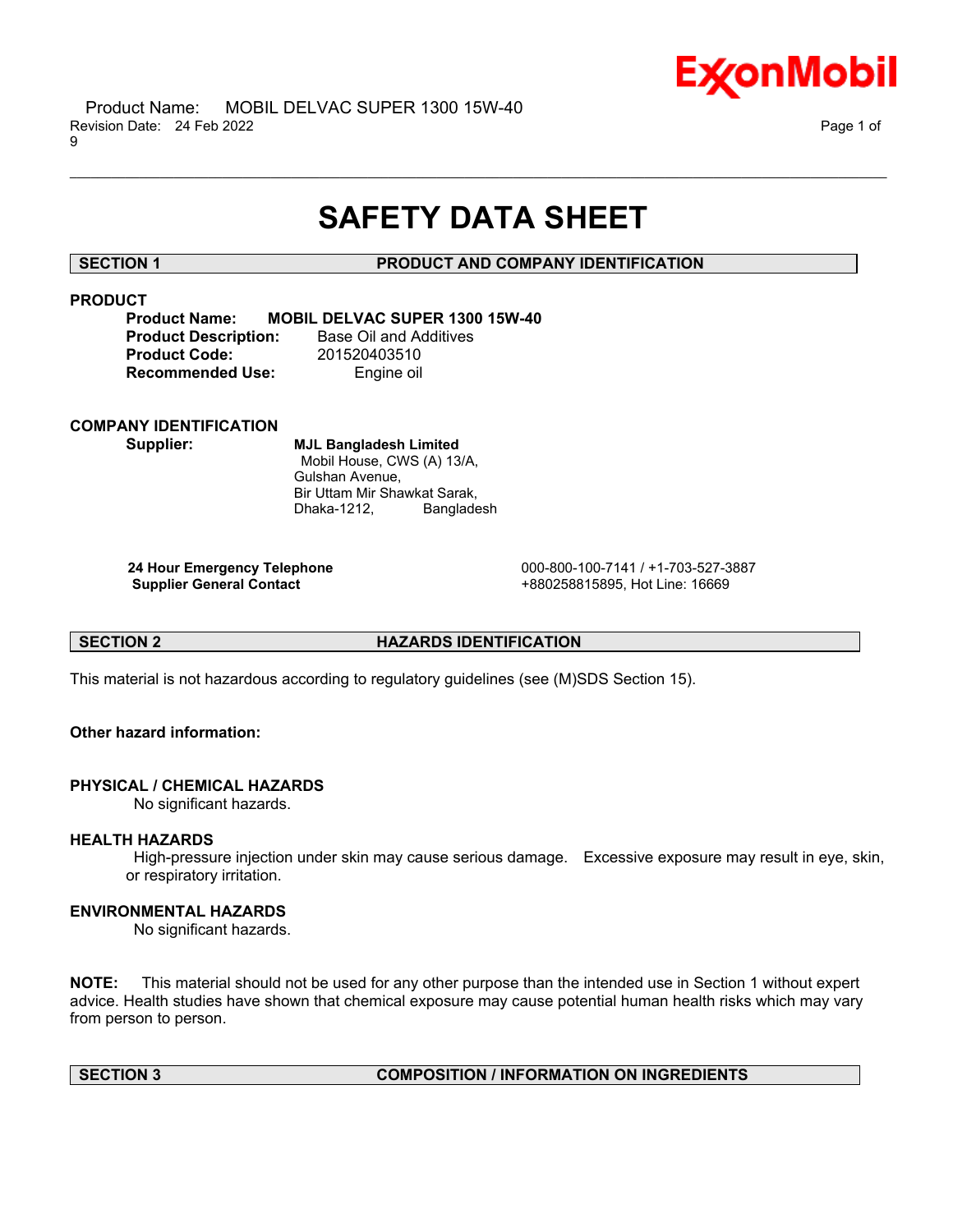

This material is defined as a mixture.

# **Hazardous Substance(s) or Complex Substance(s) required for disclosure**

| <b>Name</b>                          | <b>CAS#</b> | Concentration* | <b>GHS Hazard Codes</b>         |
|--------------------------------------|-------------|----------------|---------------------------------|
| <b>ZINC</b><br>ALKYL DITHIOPHOSPHATE | 113706-15-3 | 2.5%           | H303. H315. H318. H401.<br>H41' |

\_\_\_\_\_\_\_\_\_\_\_\_\_\_\_\_\_\_\_\_\_\_\_\_\_\_\_\_\_\_\_\_\_\_\_\_\_\_\_\_\_\_\_\_\_\_\_\_\_\_\_\_\_\_\_\_\_\_\_\_\_\_\_\_\_\_\_\_\_\_\_\_\_\_\_\_\_\_\_\_\_\_\_\_\_\_\_\_\_\_\_\_\_\_\_\_\_\_\_\_\_\_\_\_\_\_\_\_\_\_\_\_\_\_\_\_\_\_

\* All concentrations are percent by weight unless ingredient is a gas. Gas concentrations are in percent by volume.

# **SECTION 4 FIRST AID MEASURES**

# **INHALATION**

Remove from further exposure. For those providing assistance, avoid exposure to yourself or others. Use adequate respiratory protection. If respiratory irritation, dizziness, nausea, or unconsciousness occurs, seek immediate medical assistance. If breathing has stopped, assist ventilation with a mechanical device or use mouth-to-mouth resuscitation.

# **SKIN CONTACT**

Wash contact areas with soap and water. If product is injected into or under the skin, or into any part of the body, regardless of the appearance of the wound or its size, the individual should be evaluated immediately by a physician as a surgical emergency. Even though initial symptoms from high pressure injection may be minimal or absent, early surgical treatment within the first few hours may significantly reduce the ultimate extent of injury.

### **EYE CONTACT**

Flush thoroughly with water. If irritation occurs, get medical assistance.

### **INGESTION**

First aid is normally not required. Seek medical attention if discomfort occurs.

### **NOTE TO PHYSICIAN**

None

### **SECTION 5 FIRE FIGHTING MEASURES**

# **EXTINGUISHING MEDIA**

**Appropriate Extinguishing Media:** Use water fog, foam, dry chemical or carbon dioxide (CO2) to extinguish flames.

**Inappropriate Extinguishing Media:** Straight streams of water

# **FIRE FIGHTING**

**Fire Fighting Instructions:** Evacuate area. Prevent run-off from fire control or dilution from entering streams, sewers or drinking water supply. Fire-fighters should use standard protective equipment and in enclosed spaces, self-contained breathing apparatus (SCBA). Use water spray to cool fire exposed surfaces and to protect personnel.

**Hazardous Combustion Products:** Aldehydes, Incomplete combustion products, Oxides of carbon, Smoke, Fume, Sulphur oxides

### **FLAMMABILITY PROPERTIES**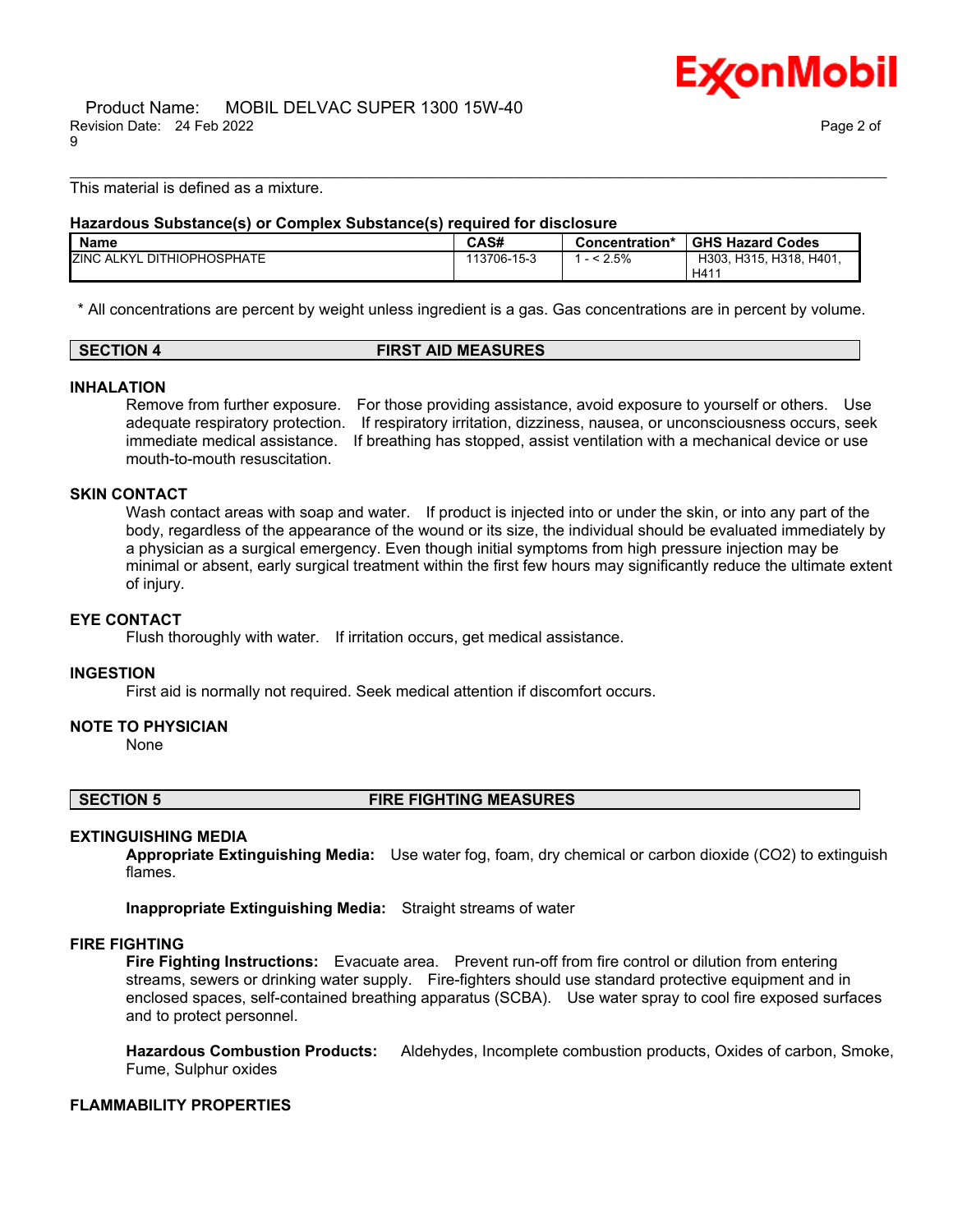

**Flash Point [Method]:** >215°C (419°F) [ASTM D-92] **Flammable Limits (Approximate volume % in air):** LEL: 0.9 UEL: 7.0 **Autoignition Temperature:** N/D

## **SECTION 6 ACCIDENTAL RELEASE MEASURES**

# **NOTIFICATION PROCEDURES**

In the event of a spill or accidental release, notify relevant authorities in accordance with all applicable regulations.

\_\_\_\_\_\_\_\_\_\_\_\_\_\_\_\_\_\_\_\_\_\_\_\_\_\_\_\_\_\_\_\_\_\_\_\_\_\_\_\_\_\_\_\_\_\_\_\_\_\_\_\_\_\_\_\_\_\_\_\_\_\_\_\_\_\_\_\_\_\_\_\_\_\_\_\_\_\_\_\_\_\_\_\_\_\_\_\_\_\_\_\_\_\_\_\_\_\_\_\_\_\_\_\_\_\_\_\_\_\_\_\_\_\_\_\_\_\_

### **PROTECTIVE MEASURES**

Avoid contact with spilled material. See Section 5 for fire fighting information. See the Hazard Identification Section for Significant Hazards. See Section 4 for First Aid Advice. See Section 8 for advice on the minimum requirements for personal protective equipment. Additional protective measures may be necessary, depending on the specific circumstances and/or the expert judgment of the emergency responders.

For emergency responders: Respiratory protection: respiratory protection will be necessary only in special cases, e.g., formation of mists. Half-face or full-face respirator with filter(s) for dust/organic vapor or Self Contained Breathing Apparatus (SCBA) can be used depending on the size of spill and potential level of exposure. If the exposure cannot be completely characterized or an oxygen deficient atmosphere is possible or anticipated, SCBA is recommended. Work gloves that are resistant to hydrocarbons are recommended. Gloves made of polyvinyl acetate (PVA) are not water-resistant and are not suitable for emergency use. Chemical goggles are recommended if splashes or contact with eyes is possible. Small spills: normal antistatic work clothes are usually adequate. Large spills: full body suit of chemical resistant, antistatic material is recommended.

### **SPILL MANAGEMENT**

**Land Spill:** Stop leak if you can do so without risk. Recover by pumping or with suitable absorbent.

**Water Spill:** Stop leak if you can do so without risk. Confine the spill immediately with booms. Warn other shipping. Remove from the surface by skimming or with suitable absorbents. Seek the advice of a specialist before using dispersants.

Water spill and land spill recommendations are based on the most likely spill scenario for this material; however, geographic conditions, wind, temperature, (and in the case of a water spill) wave and current direction and speed may greatly influence the appropriate action to be taken. For this reason, local experts should be consulted. Note: Local regulations may prescribe or limit action to be taken.

# **ENVIRONMENTAL PRECAUTIONS**

Large Spills: Dyke far ahead of liquid spill for later recovery and disposal. Prevent entry into waterways, sewers, basements or confined areas.

# **SECTION 7 HANDLING AND STORAGE**

### **HANDLING**

Avoid contact with used product. Prevent small spills and leakage to avoid slip hazard. Material can accumulate static charges which may cause an electrical spark (ignition source). When the material is handled in bulk, an electrical spark could ignite any flammable vapors from liquids or residues that may be present (e.g., during switch-loading operations). Use proper bonding and/or earthing procedures. However, bonding and earthing may not eliminate the hazard from static accumulation. Consult local applicable standards for guidance. Additional references include American Petroleum Institute 2003 (Protection Against Ignitions Arising out of Static, Lightning and Stray Currents) or National Fire Protection Agency 77 (Recommended Practice on Static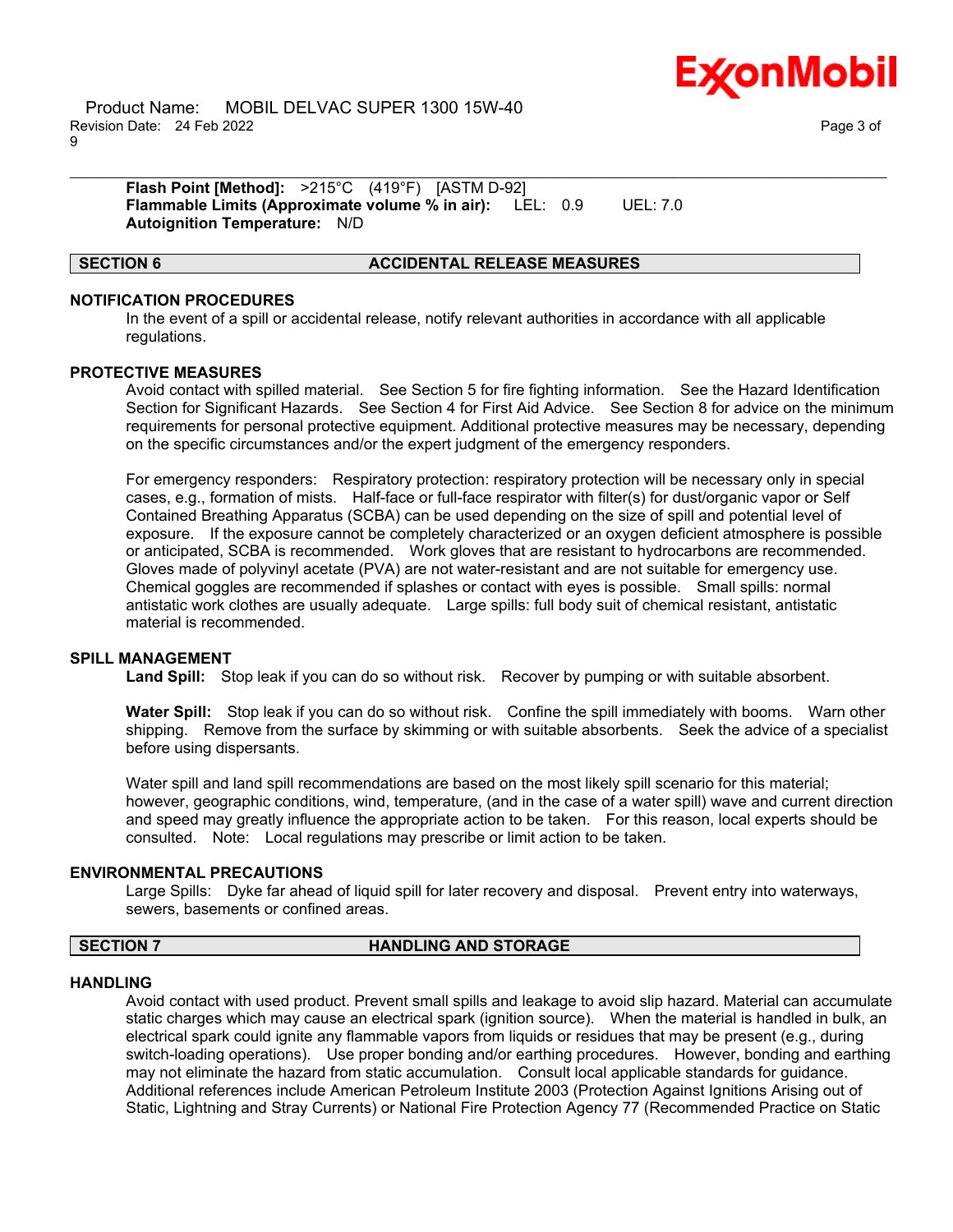

Electricity) or CENELEC CLC/TR 50404 (Electrostatics - Code of practice for the avoidance of hazards due to static electricity).

\_\_\_\_\_\_\_\_\_\_\_\_\_\_\_\_\_\_\_\_\_\_\_\_\_\_\_\_\_\_\_\_\_\_\_\_\_\_\_\_\_\_\_\_\_\_\_\_\_\_\_\_\_\_\_\_\_\_\_\_\_\_\_\_\_\_\_\_\_\_\_\_\_\_\_\_\_\_\_\_\_\_\_\_\_\_\_\_\_\_\_\_\_\_\_\_\_\_\_\_\_\_\_\_\_\_\_\_\_\_\_\_\_\_\_\_\_\_

**Static Accumulator:** This material is a static accumulator.

# **STORAGE**

The type of container used to store the material may affect static accumulation and dissipation. Do not store in open or unlabelled containers.

# **SECTION 8 EXPOSURE CONTROLS / PERSONAL PROTECTION**

**Exposure limits/standards for materials that can be formed when handling this product:** When mists/aerosols can occur the following is recommended:  $5 \text{ mg/m}^3$  - ACGIH TLV (inhalable fraction).

NOTE: Limits/standards shown for guidance only. Follow applicable regulations. **ENGINEERING CONTROLS**

> The level of protection and types of controls necessary will vary depending upon potential exposure conditions. Control measures to consider:

No special requirements under ordinary conditions of use and with adequate ventilation.

# **PERSONAL PROTECTION**

Personal protective equipment selections vary based on potential exposure conditions such as applications, handling practices, concentration and ventilation. Information on the selection of protective equipment for use with this material, as provided below, is based upon intended, normal usage.

**Respiratory Protection:** If engineering controls do not maintain airborne contaminant concentrations at a level which is adequate to protect worker health, an approved respirator may be appropriate. Respirator selection, use, and maintenance must be in accordance with regulatory requirements, if applicable. Types of respirators to be considered for this material include:

No special requirements under ordinary conditions of use and with adequate ventilation. Particulate

For high airborne concentrations, use an approved supplied-air respirator, operated in positive pressure mode. Supplied air respirators with an escape bottle may be appropriate when oxygen levels are inadequate, gas/vapour warning properties are poor, or if air purifying filter capacity/rating may be exceeded.

**Hand Protection:** Any specific glove information provided is based on published literature and glove manufacturer data. Glove suitability and breakthrough time will differ depending on the specific use conditions. Contact the glove manufacturer for specific advice on glove selection and breakthrough times for your use conditions. Inspect and replace worn or damaged gloves. The types of gloves to be considered for this material include:

No protection is ordinarily required under normal conditions of use. Nitrile,Viton

**Eye Protection:** If contact is likely, safety glasses with side shields are recommended.

**Skin and Body Protection:** Any specific clothing information provided is based on published literature or manufacturer data. The types of clothing to be considered for this material include:

No skin protection is ordinarily required under normal conditions of use. In accordance with good industrial hygiene practices, precautions should be taken to avoid skin contact.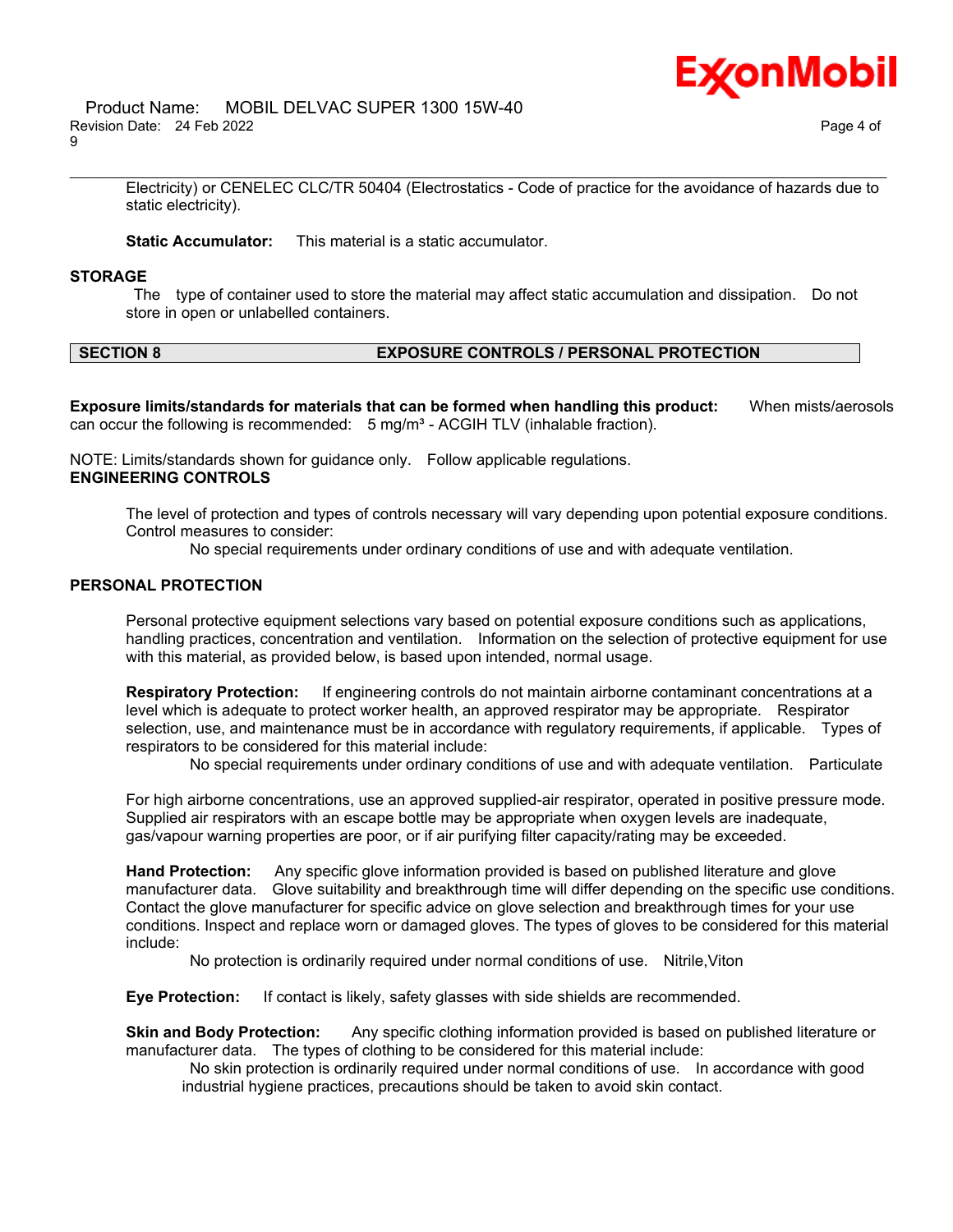

**Specific Hygiene Measures:** Always observe good personal hygiene measures, such as washing after handling the material and before eating, drinking, and/or smoking. Routinely wash work clothing and protective equipment to remove contaminants. Discard contaminated clothing and footwear that cannot be cleaned. Practice good housekeeping.

\_\_\_\_\_\_\_\_\_\_\_\_\_\_\_\_\_\_\_\_\_\_\_\_\_\_\_\_\_\_\_\_\_\_\_\_\_\_\_\_\_\_\_\_\_\_\_\_\_\_\_\_\_\_\_\_\_\_\_\_\_\_\_\_\_\_\_\_\_\_\_\_\_\_\_\_\_\_\_\_\_\_\_\_\_\_\_\_\_\_\_\_\_\_\_\_\_\_\_\_\_\_\_\_\_\_\_\_\_\_\_\_\_\_\_\_\_\_

# **ENVIRONMENTAL CONTROLS**

Comply with applicable environmental regulations limiting discharge to air, water and soil. Protect the environment by applying appropriate control measures to prevent or limit emissions.

### **SECTION 9 PHYSICAL AND CHEMICAL PROPERTIES**

**Note: Physical and chemical properties are provided for safety, health and environmental considerations only and may not fully represent product specifications. Contact the Supplier for additional information.**

# **GENERAL INFORMATION**

**Physical State:** Liquid **Colour:** Amber **Odour:** Characteristic **Odour Threshold:** N/D

# **IMPORTANT HEALTH, SAFETY, AND ENVIRONMENTAL INFORMATION**

**Relative Density (at 15 °C):** 0.877 **Flammability (Solid, Gas):** N/A **Flash Point [Method]:** >215°C (419°F) [ASTM D-92] **Flammable Limits (Approximate volume % in air):** LEL: 0.9 UEL: 7.0 **Autoignition Temperature:** N/D **Boiling Point / Range:** > 316°C (600°F) **Decomposition Temperature:** N/D **Vapour Density (Air = 1):** > 2 at 101 kPa **Vapour Pressure:** < 0.013 kPa (0.1 mm Hg) at 20 °C **Evaporation Rate (n-butyl acetate = 1):** N/D **pH:** N/A **Log Pow (n-Octanol/Water Partition Coefficient):** > 3.5 **Solubility in Water:** Negligible **Viscosity:** 111.2 cSt (111.2 mm2/sec) at 40ºC | 14.31 cSt (14.31 mm2/sec) at 100°C **Oxidizing Properties:** See Hazards Identification Section.

# **OTHER INFORMATION**

**Freezing Point:** N/D **Melting Point:** N/A **Pour Point:** -27°C (-17°F) **DMSO Extract (mineral oil only), IP-346:** < 3 %wt

# **SECTION 10 STABILITY AND REACTIVITY**

**STABILITY:** Material is stable under normal conditions.

**CONDITIONS TO AVOID:** Excessive heat. High energy sources of ignition.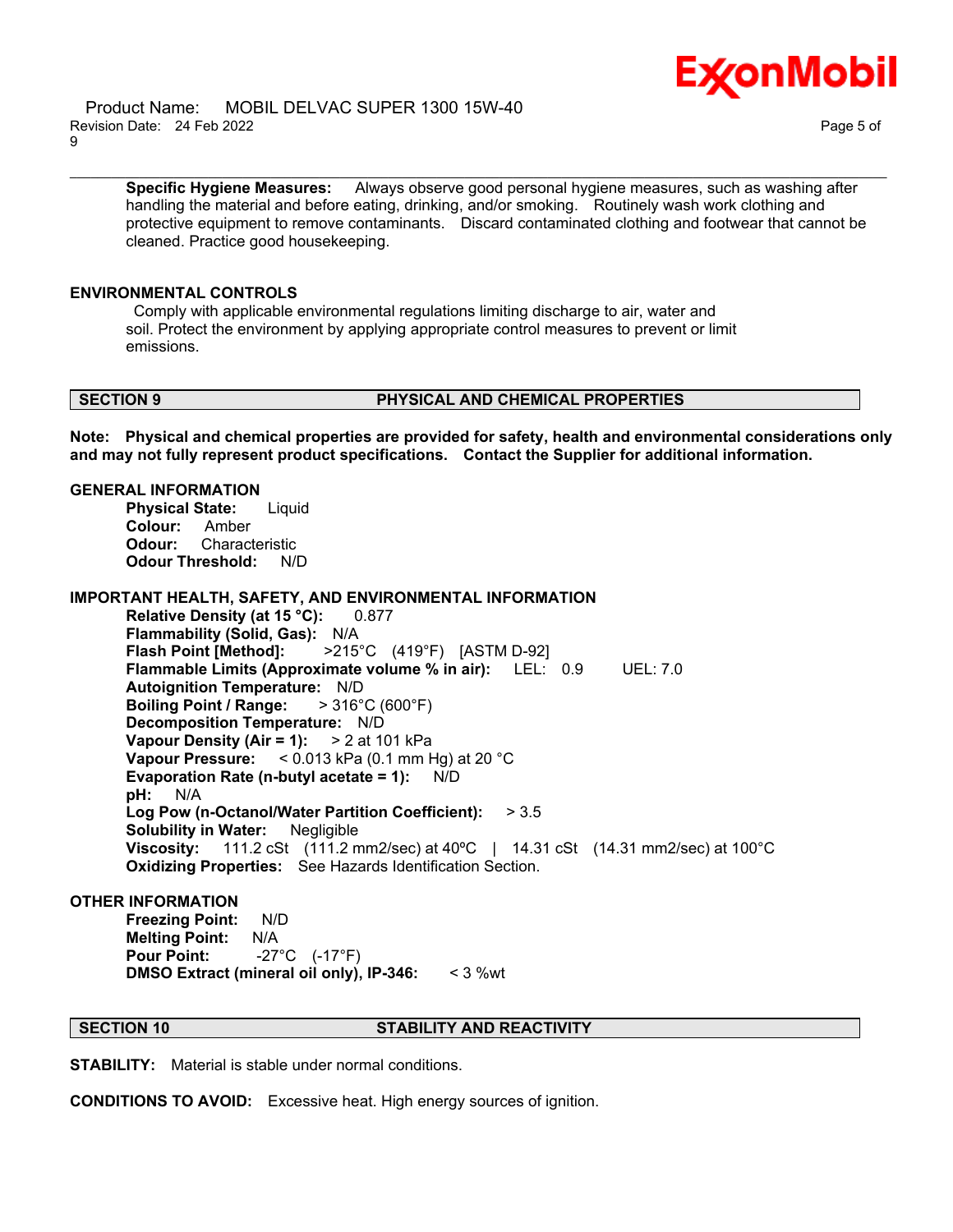

# **MATERIALS TO AVOID:** Strong oxidisers

**HAZARDOUS DECOMPOSITION PRODUCTS:** Material does not decompose at ambient temperatures.

**POSSIBILITY OF HAZARDOUS REACTIONS:** Hazardous polymerization will not occur.

# **SECTION 11 TOXICOLOGICAL INFORMATION**

\_\_\_\_\_\_\_\_\_\_\_\_\_\_\_\_\_\_\_\_\_\_\_\_\_\_\_\_\_\_\_\_\_\_\_\_\_\_\_\_\_\_\_\_\_\_\_\_\_\_\_\_\_\_\_\_\_\_\_\_\_\_\_\_\_\_\_\_\_\_\_\_\_\_\_\_\_\_\_\_\_\_\_\_\_\_\_\_\_\_\_\_\_\_\_\_\_\_\_\_\_\_\_\_\_\_\_\_\_\_\_\_\_\_\_\_\_\_

# **INFORMATION ON TOXICOLOGICAL EFFECTS**

| <b>Hazard Class</b>                                                | <b>Conclusion / Remarks</b>                                                                                       |  |  |
|--------------------------------------------------------------------|-------------------------------------------------------------------------------------------------------------------|--|--|
| Inhalation                                                         |                                                                                                                   |  |  |
| Acute Toxicity: No end point data for<br>lmaterial.                | Minimally Toxic. Based on assessment of the components.                                                           |  |  |
| Irritation: No end point data for material.                        | Negligible hazard at ambient/normal handling temperatures.                                                        |  |  |
| Ingestion                                                          |                                                                                                                   |  |  |
| Acute Toxicity: No end point data for<br>material.                 | Minimally Toxic. Based on assessment of the components.                                                           |  |  |
| <b>Skin</b>                                                        |                                                                                                                   |  |  |
| Acute Toxicity: No end point data for<br>material.                 | Minimally Toxic. Based on assessment of the components.                                                           |  |  |
| Skin Corrosion/Irritation: No end point data<br>for material.      | Negligible irritation to skin at ambient temperatures. Based on<br>assessment of the components.                  |  |  |
| <b>Eye</b>                                                         |                                                                                                                   |  |  |
| Serious Eye Damage/Irritation: No end point<br>ldata for material. | May cause mild, short-lasting discomfort to eyes. Based on<br>assessment of the components.                       |  |  |
| <b>Sensitisation</b>                                               |                                                                                                                   |  |  |
| Respiratory Sensitization: No end point data<br>for material.      | Not expected to be a respiratory sensitizer.                                                                      |  |  |
| Skin Sensitization: No end point data for<br>lmaterial.            | Not expected to be a skin sensitizer. Based on assessment of the<br>components.                                   |  |  |
| <b>Aspiration: Data available.</b>                                 | Not expected to be an aspiration hazard. Based on physico-<br>chemical properties of the material.                |  |  |
| Germ Cell Mutagenicity: No end point data<br>for material.         | Not expected to be a germ cell mutagen. Based on assessment of<br>the components.                                 |  |  |
| Carcinogenicity: No end point data for<br>material.                | Not expected to cause cancer. Based on assessment of the<br>components.                                           |  |  |
| Reproductive Toxicity: No end point data<br>lfor material.         | Not expected to be a reproductive toxicant. Based on assessment<br>of the components.                             |  |  |
| Lactation: No end point data for material.                         | Not expected to cause harm to breast-fed children.                                                                |  |  |
| <b>Specific Target Organ Toxicity (STOT)</b>                       |                                                                                                                   |  |  |
| Single Exposure: No end point data for<br>lmaterial.               | Not expected to cause organ damage from a single exposure.                                                        |  |  |
| Repeated Exposure: No end point data for<br>material.              | Not expected to cause organ damage from prolonged or repeated<br>exposure. Based on assessment of the components. |  |  |

# **OTHER INFORMATION**

# **For the product itself:**

Diesel engine oils: Not carcinogenic in animals tests. Used and unused diesel engine oils did not produce any carcinogenic effects in chronic mouse skin painting studies. Oils that are used in gasoline engines may become hazardous and display the following properties: Carcinogenic in animal tests. Caused mutations in vitro. Possible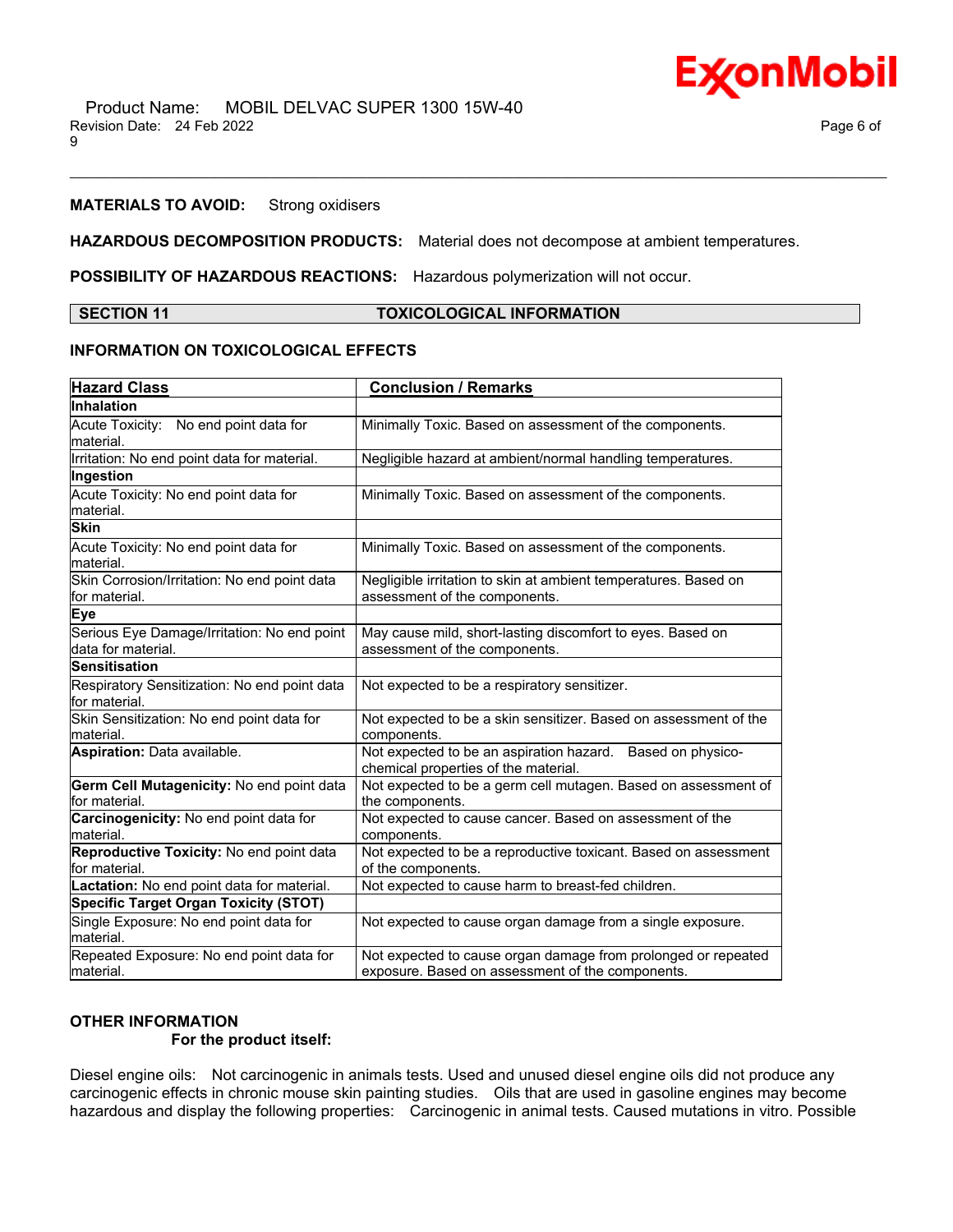

allergen and photoallergen. Contains polycyclic aromatic compounds (PAC) from combustion products of gasoline and/or thermal degradation products.

\_\_\_\_\_\_\_\_\_\_\_\_\_\_\_\_\_\_\_\_\_\_\_\_\_\_\_\_\_\_\_\_\_\_\_\_\_\_\_\_\_\_\_\_\_\_\_\_\_\_\_\_\_\_\_\_\_\_\_\_\_\_\_\_\_\_\_\_\_\_\_\_\_\_\_\_\_\_\_\_\_\_\_\_\_\_\_\_\_\_\_\_\_\_\_\_\_\_\_\_\_\_\_\_\_\_\_\_\_\_\_\_\_\_\_\_\_\_

# **Contains:**

Base oil severely refined: Not carcinogenic in animal studies. Representative material passes IP-346, Modified Ames test, and/or other screening tests. Dermal and inhalation studies showed minimal effects; lung non-specific infiltration of immune cells, oil deposition and minimal granuloma formation. Not sensitising in test animals.

# **IARC Classification:**

**The following ingredients are cited on the lists below:** None.

|              | --REGULATORY LISTS SEARCHED-- |               |  |
|--------------|-------------------------------|---------------|--|
| $1 = IARC 1$ | $2 = IARC 2A$                 | $3 = IARC 2B$ |  |

# **SECTION 12 ECOLOGICAL INFORMATION**

The information given is based on data for the material, components of the material, or for similar materials, through the application of bridging principals.

# **ECOTOXICITY**

Material -- Not expected to be harmful to aquatic organisms.

# **MOBILITY**

 Base oil component -- Low solubility and floats and is expected to migrate from water to the land. Expected to partition to sediment and wastewater solids.

### **PERSISTENCE AND DEGRADABILITY**

# **Biodegradation:**

Base oil component -- Expected to be inherently biodegradable

# **BIOACCUMULATION POTENTIAL**

 Base oil component -- Has the potential to bioaccumulate, however metabolism or physical properties may reduce the bioconcentration or limit bioavailability.

### **SECTION 13 DISPOSAL CONSIDERATIONS**

Disposal recommendations based on material as supplied. Disposal must be in accordance with current applicable laws and regulations, and material characteristics at time of disposal.

### **DISPOSAL RECOMMENDATIONS**

Product is suitable for burning in an enclosed controlled burner for fuel value or disposal by supervised incineration at very high temperatures to prevent formation of undesirable combustion products. Protect the environment. Dispose of used oil at designated sites. Minimize skin contact. Do not mix used oils with solvents, brake fluids or coolants.

**Empty Container Warning** Empty Container Warning (where applicable): Empty containers may contain residue and can be dangerous. Do not attempt to refill or clean containers without proper instructions. Empty drums should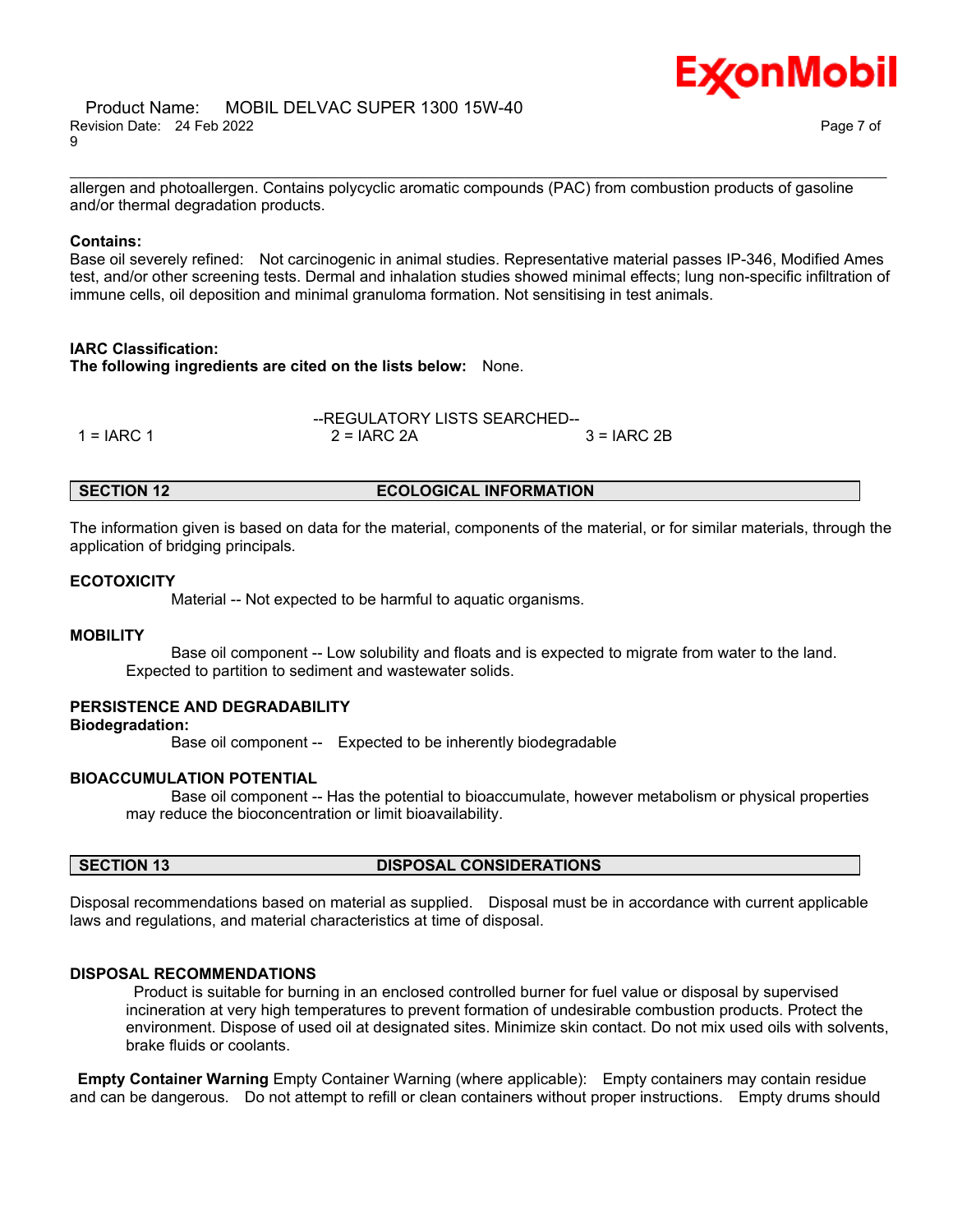Product Name: MOBIL DELVAC SUPER 1300 15W-40 Revision Date: 24 Feb 2022 Page 8 of 9



be completely drained and safely stored until appropriately reconditioned or disposed. Empty containers should be taken for recycling, recovery, or disposal through suitably qualified or licensed contractor and in accordance with governmental regulations. DO NOT PRESSURISE, CUT, WELD, BRAZE, SOLDER, DRILL, GRIND, OR EXPOSE SUCH CONTAINERS TO HEAT, FLAME, SPARKS, STATIC ELECTRICITY, OR OTHER SOURCES OF IGNITION. THEY MAY EXPLODE AND CAUSE INJURY OR DEATH.

\_\_\_\_\_\_\_\_\_\_\_\_\_\_\_\_\_\_\_\_\_\_\_\_\_\_\_\_\_\_\_\_\_\_\_\_\_\_\_\_\_\_\_\_\_\_\_\_\_\_\_\_\_\_\_\_\_\_\_\_\_\_\_\_\_\_\_\_\_\_\_\_\_\_\_\_\_\_\_\_\_\_\_\_\_\_\_\_\_\_\_\_\_\_\_\_\_\_\_\_\_\_\_\_\_\_\_\_\_\_\_\_\_\_\_\_\_\_

### **SECTION 14 TRANSPORT INFORMATION**

- **LAND** : Not Regulated for Land Transport
- **SEA (IMDG):** Not Regulated for Sea Transport according to IMDG-Code

**Marine Pollutant:** No

**AIR (IATA):** Not Regulated for Air Transport

### **SECTION 15 REGULATORY INFORMATION**

This material is not considered hazardous according to the Classification of Chemicals based on Globally Harmonized System of Classification and Labelling of Chemicals (GHS).

# **REGULATORY STATUS AND APPLICABLE LAWS AND REGULATIONS**

**Listed or exempt from listing/notification on the following chemical inventories :** AIIC, DSL, ENCS, IECSC, KECI, PICCS, TCSI, TSCA

# **SECTION 16 OTHER INFORMATION**

**N/D = Not determined, N/A = Not applicable KEY TO THE H-CODES CONTAINED IN SECTION 3 OF THIS DOCUMENT (for information only):** H303: May be harmful if swallowed; Acute Tox Oral, Cat 5 H315: Causes skin irritation; Skin Corr/Irritation, Cat 2 H318: Causes serious eye damage; Serious Eye Damage/Irr, Cat 1 H401: Toxic to aquatic life; Acute Env Tox, Cat 2 H411: Toxic to aquatic life with long lasting effects; Chronic Env Tox, Cat 2

# **THIS SAFETY DATA SHEET CONTAINS THE FOLLOWING REVISIONS:**

Composition: Component Table information was modified.

----------------------------------------------------------------------------------------------------------------------------------------------------- The information and recommendations contained herein are, to the best of ExxonMobil's knowledge and belief, accurate and reliable as of the date issued. You can contact ExxonMobil to insure that this document is the most current available from ExxonMobil. The information and recommendations are offered for the user's consideration and examination. It is the user's responsibility to satisfy itself that the product is suitable for the intended use. If buyer repackages this product, it is the user's responsibility to insure proper health, safety and other necessary information is included with and/or on the container. Appropriate warnings and safe-handling procedures should be provided to handlers and users. Alteration of this document is strictly prohibited. Except to the extent required by law, re-